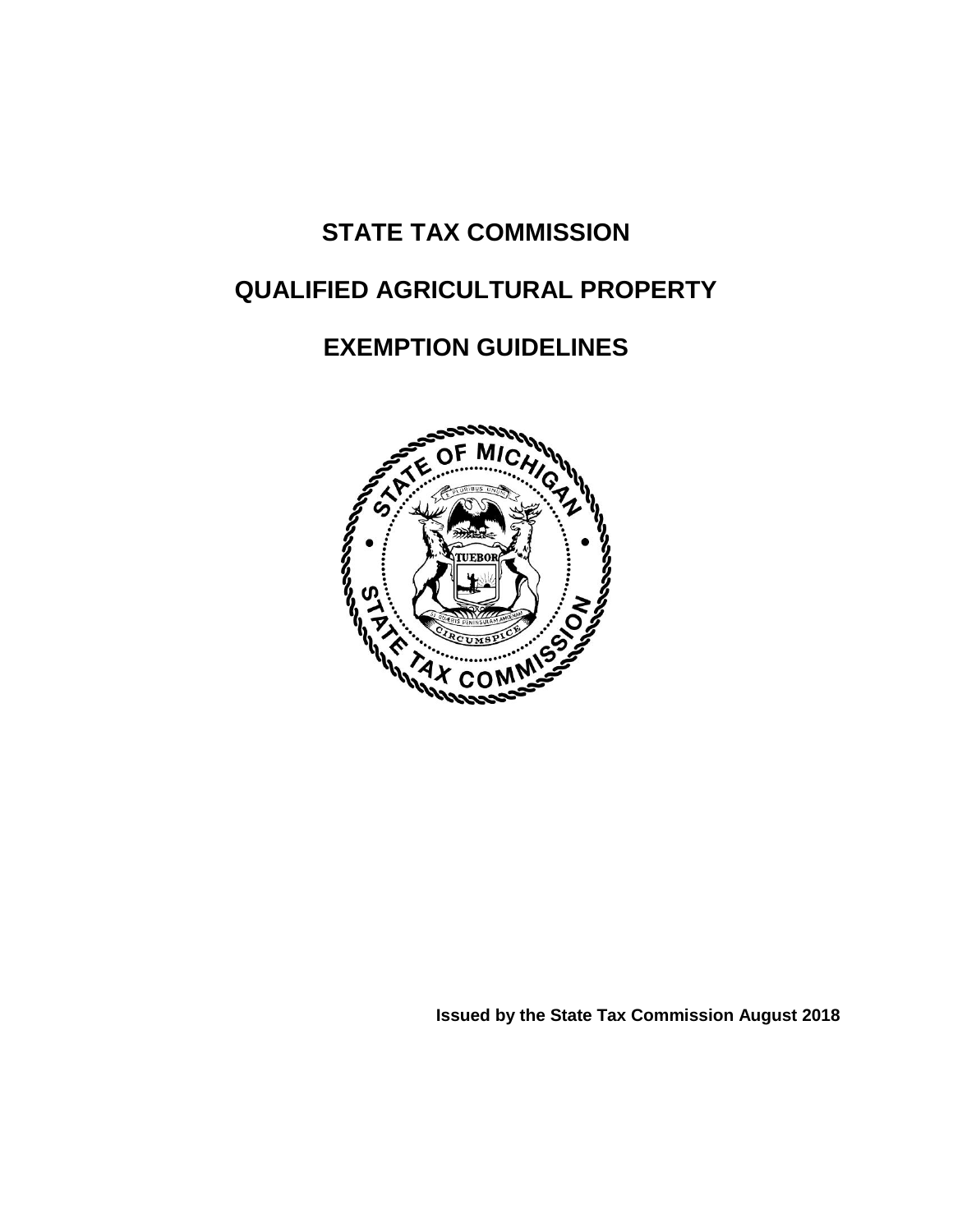# **Table of Contents**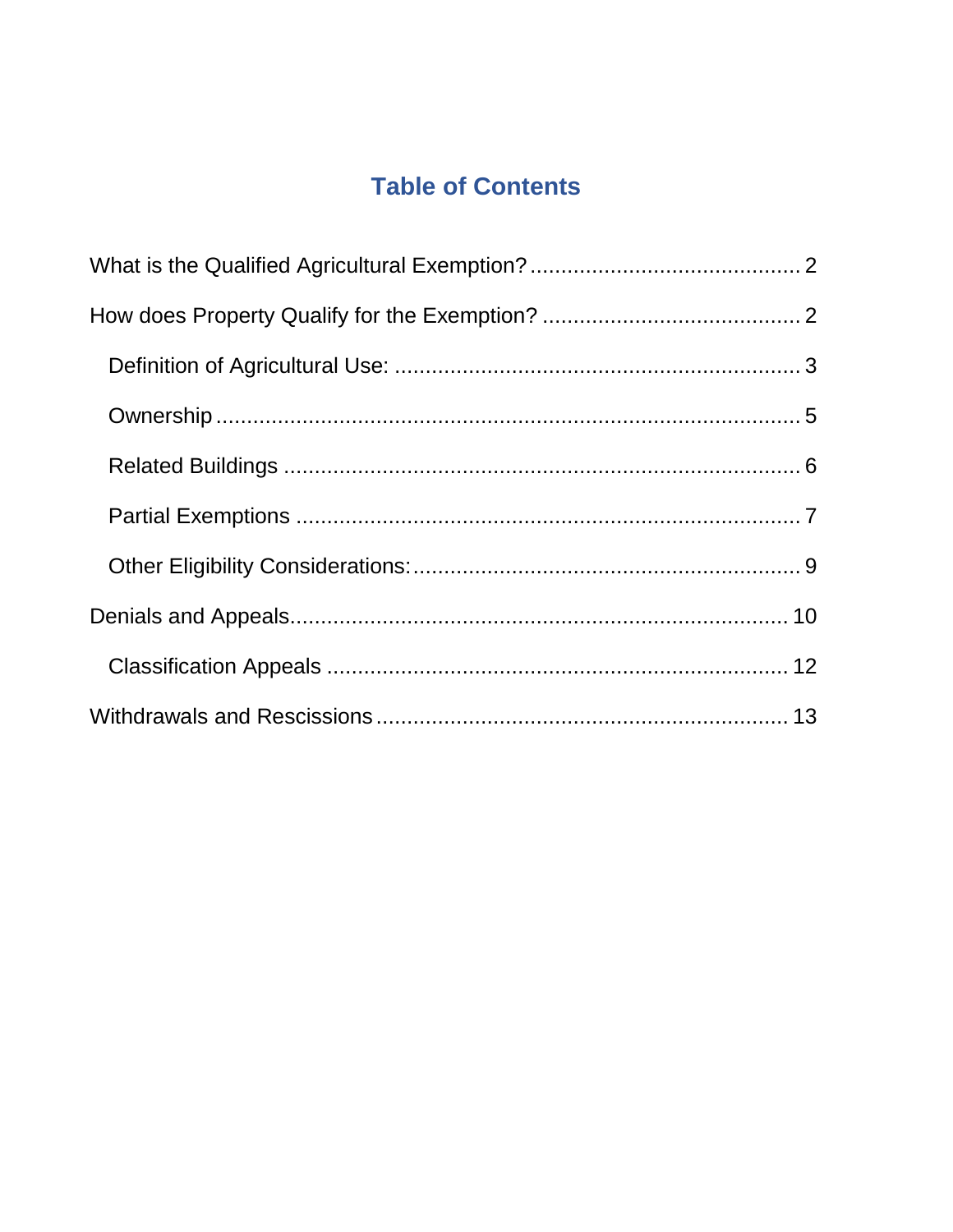## <span id="page-2-0"></span>**What is the Qualified Agricultural Exemption?**

MCL 211.7ee provides for an exemption from certain local school operating taxes, typically up to 18 mills, for parcels that meet the qualified agricultural property definition.

(1) Qualified agricultural property is exempt from the tax levied by a local school district for school operating purposes to the extent provided under section 1211 of the revised school code, 1976 PA 451, MCL 380.1211, according to the provisions of this section.

Qualified Agricultural Property is further defined in MCL 211.7dd as:

(d) "Qualified agricultural property" means unoccupied property and related buildings classified as agricultural, or other unoccupied property and related buildings located on that property devoted primarily to agricultural use as defined in section 36101 of the natural resources and environmental protection act, 1994 PA 451, MCL 324.36101.

A parcel is qualified agricultural property through one of two ways:

- 1. Classification of the parcel as agricultural on the current assessment roll **or**
- 2. Devotion of more than 50% of the acreage of the parcel to agricultural use (described below) as defined by MCL 324.36101.

In addition to the up to 18 mill exemption, a transfer of qualified agricultural property is not considered a transfer of ownership if both of the following are true:

- 1. The property remains qualified agricultural property after the transfer **AND**
- 2. The new owner files Form 3676 with the assessor and the register of deeds. This form, available in the appendix, is an affidavit attesting that qualified agricultural property shall remain qualified agricultural property.

## <span id="page-2-1"></span>**How does Property Qualify for the Exemption?**

In order to qualify for the exemption, owners of parcels that are not classified agricultural must file an affidavit, Form 2599, claiming the exemption with the local assessor by May 1.

An assessor will use the status of the land on May  $1<sup>st</sup>$  in making their determination for qualification. In situations where the land may not be actively farmed on May 1, the parcel may still be eligible for the exemption. For example, the land may be intentionally left fallow or the growing season for a crop in some parts of the State may begin after May 1, etc.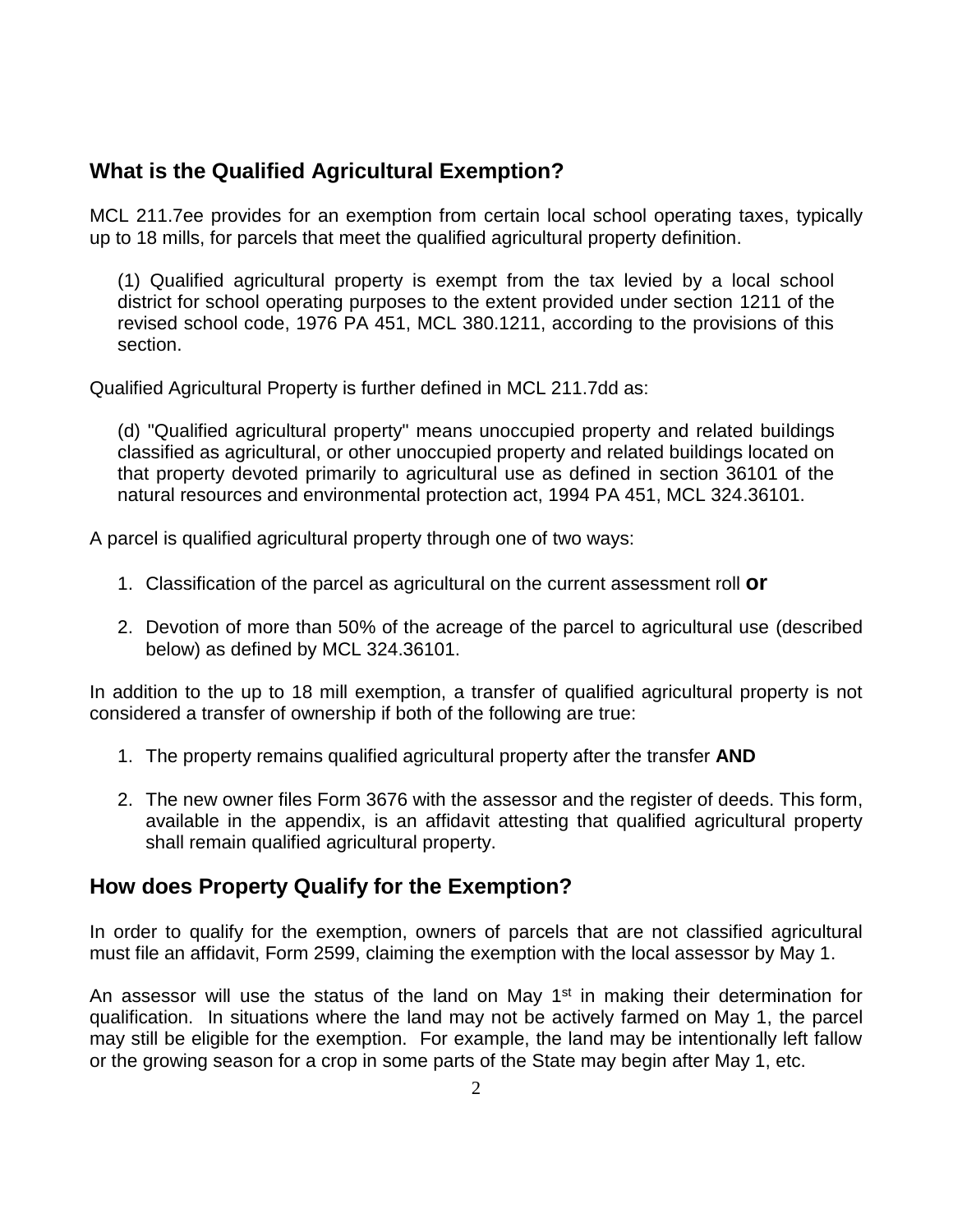Owners of property classified agricultural are not normally required to file the affidavit to obtain the exemption, however an assessor may request that this form be filed to determine if the parcel contains structures that are not exempt as qualified agricultural property.

The percentage of a parcel that is devoted to agricultural use is calculated based on the portion of the parcel's **total acreage,** including any area(s) covered by an easement or rightof-way for road or drain purposes, that is devoted to agricultural use, **not** the portion of the parcel's **tillable acreage** that is devoted to agricultural use.

Example: A 15-acre parcel is classified residential. Of the parcel's 15 acres, 4 acres are tillable and are devoted to an agricultural use. The remaining 11 acres are not devoted to an agricultural use. The parcel is not eligible for the qualified agricultural property exemption since the parcel is not classified agricultural and only 26.7 percent of the parcel is devoted to a defined agricultural use, even though 100.0 percent of the tillable acreage of the parcel is devoted to a defined agricultural use.

### **Definition of Agricultural Use:**

<span id="page-3-0"></span>The definition of "agricultural use" is contained in MCL 324.36101:

"Agricultural use" means the production of plants and animals useful to humans, including forages and sod crops; grains, feed crops, and field crops; dairy and dairy products; poultry and poultry products; livestock, including breeding and grazing of cattle, swine, captive cervidae, and similar animals; berries; herbs; flowers; seeds; grasses; nursery stock; fruits; vegetables; Christmas trees; and other similar uses and activities. Agricultural use includes use in a federal acreage set-aside program or a federal conservation reserve program. Agricultural use does not include the management and harvesting of a woodlot.

Note: The definition of "agricultural use" is not to be used in determining a parcel's classification. Similarly, the definition for classification contained in MCL 211.34c is not to be used in determining whether a parcel is devoted primarily to agricultural use for the qualified agricultural exemption.

Let's review some of the specific provisions of the definition of agricultural use:

• In the definition of "agricultural use" what is meant by "captive cervidae"? Captive Cervidae are a group of animals including deer, reindeer, moose, and elk that are held in captivity. The breeding and grazing of captive cervidae includes farms where cervidae are held and raised for the same or similar purposes as are customary in the breeding and grazing of other animals such as cattle.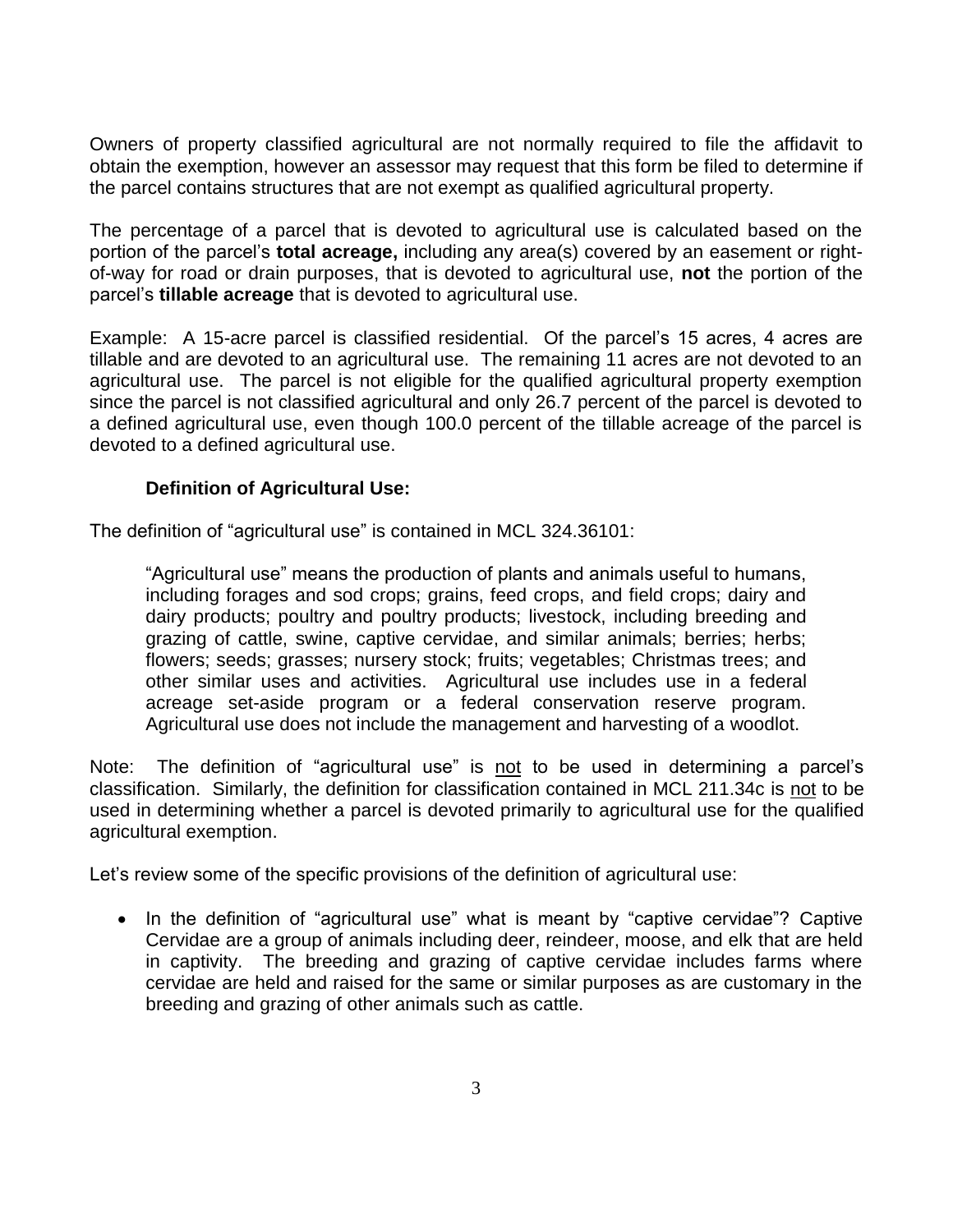• What are the specifics of the statute related to raising horses, training horses and boarding horses? Property devoted to the production of animals useful to humans meets this definition of "agricultural use". This can include boarding horses, raising horses for sale and training horses.

Raising horses for sale can take many forms, including horses that are raised and trained for sale as race horses or horses that are raised and sold to others for their personal use (for riding, etc.). For example: A 60-acre parcel is classified residential. This parcel is improved with a stable, corrals for horses, and a banked dirt race track with no other improvements on the parcel. All 60 acres of the parcel are used to raise the parcel owner's horses and train them to be race horses. This property would qualify for the exemption under the part of the definition related to the production of animals useful to humans.

• How is timber harvest treated compared to harvesting Christmas trees or ornamental trees used in landscaping? Growing and harvesting Christmas trees is specifically defined in the law as an agricultural use. The same can be said for property devoted to the production of ornamental trees and other nursery and bedding plants (including the greenhouses used to grow these plants). However, property, including greenhouses, used primarily to sell or market plants is not entitled to the qualified agricultural property exemption because the retail sale of plants is a commercial activity.

Regarding timber harvest, the definition of agricultural use specifically indicates: "…Agricultural use does not include the management and harvesting of a Woodlot."

- How are maple syrup operations treated? The agricultural use definition under MCL 324.36101 now includes the harvesting of sap for maple syrup production. However, the processing of sap into maple syrup is not an agricultural operation.
- Agricultural use includes use in a federal acreage set-aside program or a federal conservation reserve program, what types of programs are included and what does this mean? Generally speaking, these programs pay property owners not to farm (although some such programs do allow continued farming of the enrolled property).

Under these programs, the owners may also be required to plant ground covers, thin trees, enhance wetlands, develop wildlife habitat, etc. If property is enrolled in a federal acreage set-aside program or a CRP, the owner will have a contract for a specific number of acres. Assessor's should ask for a copy of the contract to determine how many acres are enrolled in these programs and if the contract is still active.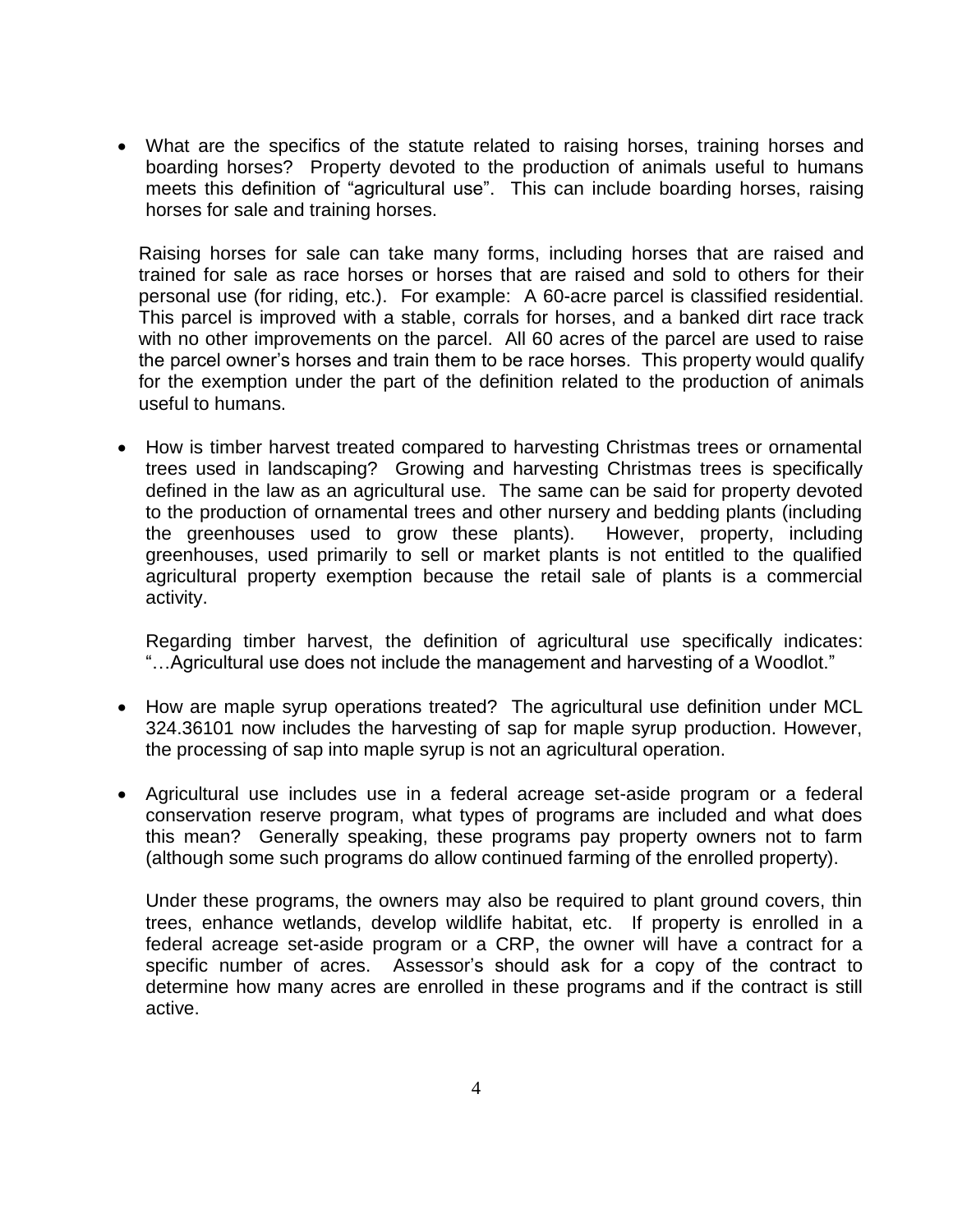Land covered by a Farmland Development Rights Agreement (PA 116 Land) are not automatically eligible for the exemption. Under these agreements, a temporary restriction on the land is established between the State and a landowner (voluntarily entered into by the landowner). The objective of the restriction is to preserve the land for agriculture, in exchange for certain (income) tax benefits and exemption from various special assessments.

Often the parcels covered by these agreements are considered to be devoted to an agricultural use. However, the fact that land is enrolled in a PA 116 agreement is not the determining factor whether the land is devoted to an agricultural use. Rather, it is the **actual use of the property** that is relevant in making this determination. If property is covered by a Farmland Development Rights Agreement, but no agricultural use exists, then the property would not be eligible for the exemption.

#### **Ownership**

<span id="page-5-0"></span>MCL 211.7dd(a) defines "owner" for the purposes of the qualified agricultural exemption as any of the following:

(i) A person who owns property or who is purchasing property under a land contract.

(ii) A person who is a partial owner of property.

(iii) A person who owns property as a result of being a beneficiary of a will or trust or as a result of intestate succession.

(iv) A person who owns or is purchasing a dwelling on leased land.

(v) A person holding a life lease in property previously sold or transferred to another.

(vi) A grantor who has placed the property in a revocable trust or a qualified personal residence trust.

(vii) The sole present beneficiary of a trust if the trust purchased or acquired the property as a principal residence for the sole present beneficiary of the trust, and the sole present beneficiary of the trust is totally and permanently disabled. As used in this subparagraph, "totally and permanently disabled" means disability as defined in section 216 of title II of the social security act, 42 USC 416, without regard as to whether the sole present beneficiary of the trust has reached the age of retirement.

(viii) A cooperative housing corporation.

(ix) A facility as defined by former 1976 PA 440 and registered under the continuing care community disclosure act, 2014 PA 448, MCL 554.901 to 554.993.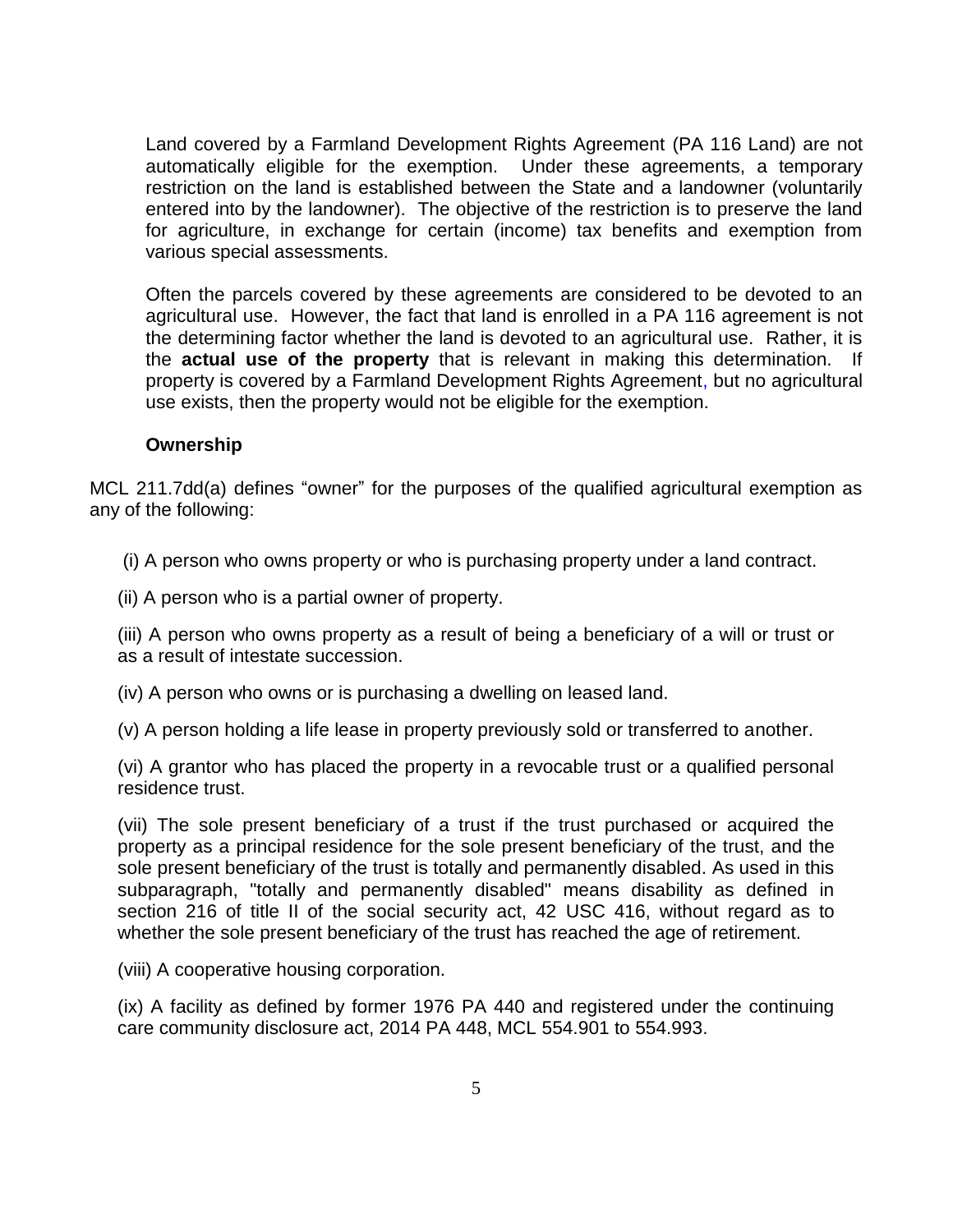#### **Related Buildings**

#### <span id="page-6-0"></span>MCL 211.7dd(d) defines qualified agricultural property as:

"Qualified agricultural property" means unoccupied property and related buildings classified as agricultural, or other unoccupied property **and related buildings located on that property devoted primarily to agricultural use** as defined in section 36101 of the natural resources and environmental protection act, 1994 PA 451, MCL 324.36101. **Related buildings include a residence occupied by a person employed in or actively involved in the agricultural use and who has not claimed a principal residence exemption on other property.**

Related buildings are structures on a parcel that are, in some way, part of the agricultural operation or use on that parcel. Examples of related buildings can include barns, sheds, poultry houses, etc. Additionally, related buildings are defined in the law to include a residence occupied by a person employed in or actively involved in the parcel's agricultural use and who has not claimed the homeowner's principal residence exemption on other property.

MCL 211.7dd(d) further states:

Property used for commercial storage, commercial processing, commercial distribution, commercial marketing, or commercial shipping operations or other commercial or industrial purposes is not qualified agricultural property.

Therefore, buildings of any type (or land) used for commercial or industrial purposes **are not** qualified agricultural property and **are not** entitled to the qualified agricultural property exemption. This is true even if the parcel containing the buildings is classified agricultural on the assessment roll and even if more than half the parcel's acreage is devoted to an agricultural use as defined by law. Commercial purposes include, but are not limited to, commercial storage, commercial processing, commercial distribution, commercial marketing, and commercial shipping operations.

Some specific examples:

1. An unoccupied house is located on a 160-acre parcel classified agricultural on the assessment roll. Of the 160 acres, 158 are farmed. The house is on the other 2 acres.

The parcel is entitled to the qualified agricultural property exemption because it is classified agricultural by the assessor on the assessment roll. However, for a residence to be a related building and be entitled to the qualified agricultural property exemption, the residence **must**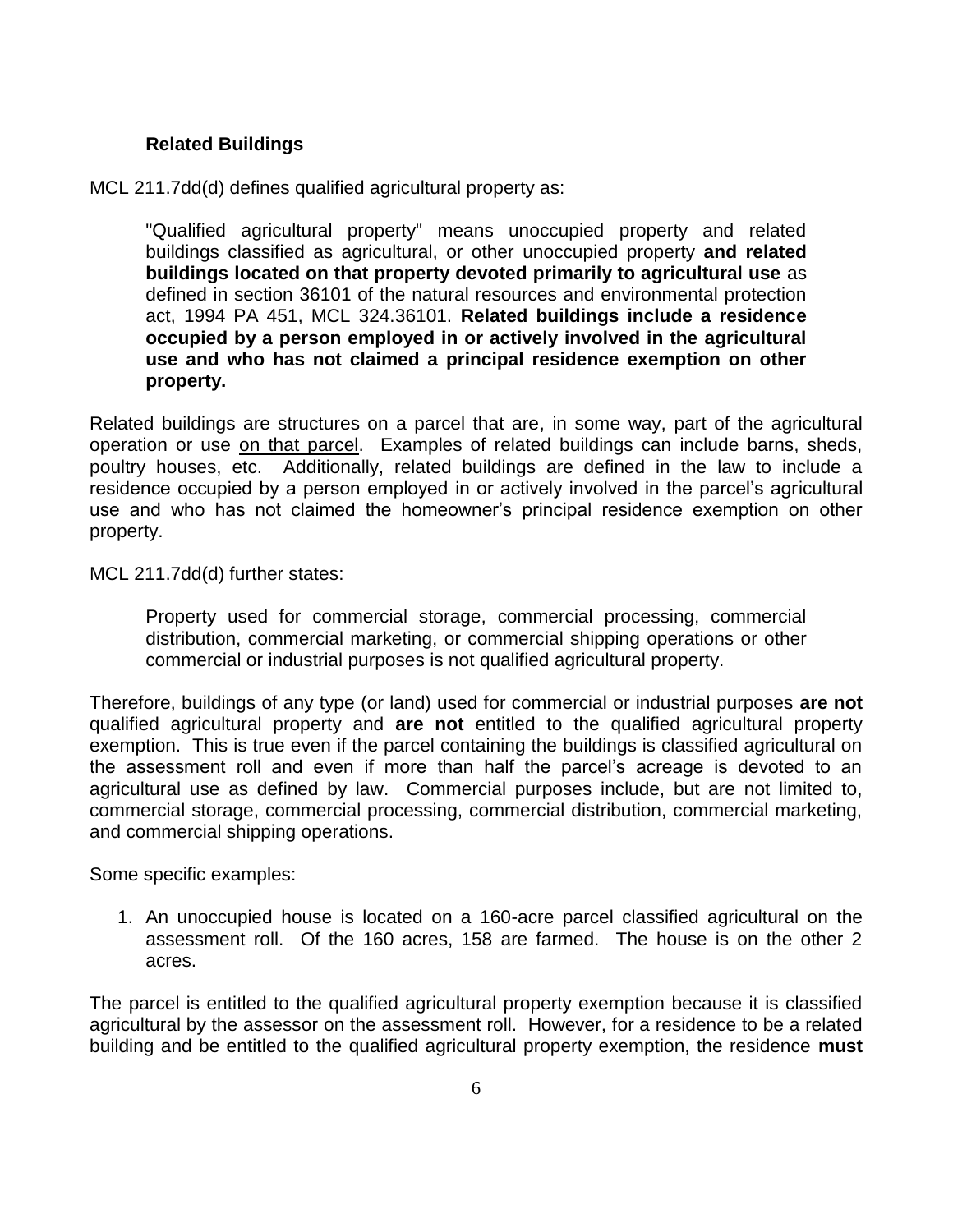**be occupied** by someone employed in or actively involved in the farming operation who has not claimed a homeowner's principal residence exemption on other property. Because this house is not occupied, it is not a related building and not entitled to the qualified agricultural property exemption. In this case, the parcel would be entitled to a partial exemption.

Other examples where buildings would not qualify include: a house rented to someone who is not employed in or not actively involved in the farming operation; or a house occupied by someone (including the owner) employed in or actively involved in the farming use but who has claimed a homeowner's principal residence exemption on other property.

2. A house is located on a 1/2 acre parcel, not classified agricultural with no agricultural use. The owner of the parcel owns and operates a 40 acre farming operation adjacent to the 1/2 acre parcel. The house is occupied by the owner of the farm and they have not claimed a principal residence exemption on the home. Is the 1/2-acre parcel eligible for the qualified agricultural property exemption?

No. The qualified agricultural property exemption is decided on a parcel-by-parcel basis. To be eligible for the qualified agricultural property exemption, a structure must be a related building and must be located on a parcel that is classified agricultural or that is devoted primarily to agricultural use. However, the ½ acre parcel may qualify for the principal residence exemption.

3. Is a barn located on a parcel that is classified agricultural on the assessment roll (or located on a parcel that is devoted primarily to agricultural use) entitled to the qualified agricultural property exemption if the barn is not devoted at all to an agricultural use?

No. For a barn or other related building to be entitled to the qualified agricultural property exemption, that related building must itself be devoted primarily to an agricultural use.

### **Partial Exemptions**

<span id="page-7-0"></span>Partial exemptions are provided in situations where the property is classified agricultural and there is a commercial building or unrelated building on the property or in situations where the property is devoted primarily to agricultural use but has a commercial building or unrelated building.

If a parcel has a commercial marketing operation or a barn used for commercial storage on it, but otherwise qualifies for the exemption, the parcel would receive a partial qualified agricultural property exemption. The portion of the parcel's total state equalized valuation (SEV) related to the property that is used for the commercial marketing operation or the barn used for commercial storage is not entitled to the qualified agricultural property exemption.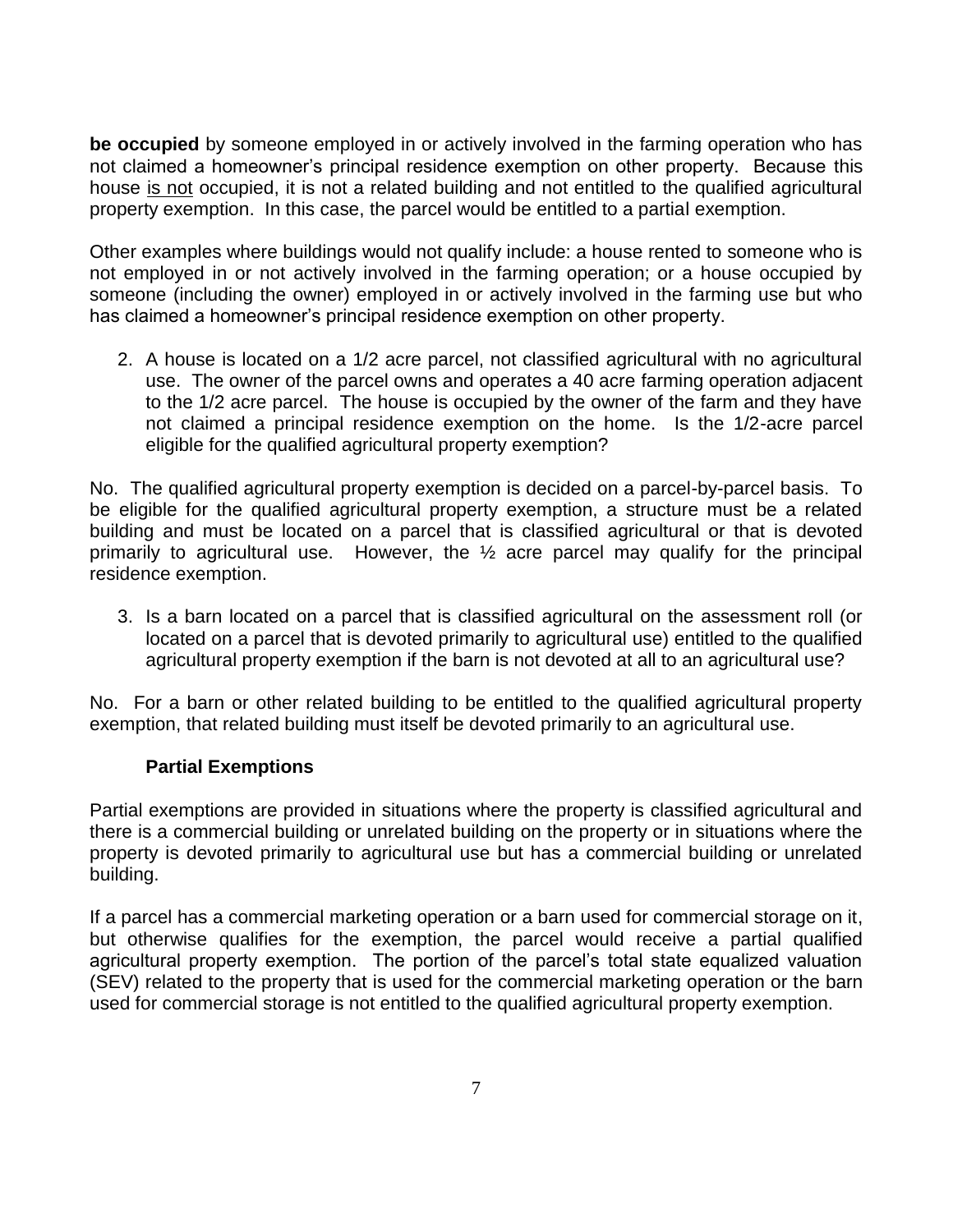In these situations, the partial exemption percentage is determined based on the SEV of the portion of the parcel entitled to the exemption in relation to the SEV of the entire parcel. The percentage of the exemption is **not** based on the **size (i.e., area)** of the portion of the parcel entitled to the exemption; it is based on value.

Example: 38 acres of a 40-acre parcel classified agricultural by the assessor is farmed. The only improvement to the parcel is a structure on the remaining 2 acres that is used seasonally to sell produce. The total SEV for the parcel is \$42,000, with the structure and 2 acres having an SEV of \$8,000. The parcel is entitled to a qualified agricultural property exemption because it is classified agricultural, however it is entitled only to a partial exemption because a portion of the parcel is devoted to a commercial marketing operation. The partial qualified agricultural property exemption is 81%: \$8,000 SEV of the commercial marketing operation property  $\div$  \$42,000 total SEV of the parcel = 19% subtracted from 100%.

This same calculation method would be used for a parcel that has a residence on it that is not a related building.

The State Tax Commission (STC) has determined that property receiving the homeowner's principal residence exemption **cannot** also be qualified agricultural property. It is the opinion of the STC that the homeowner's principal residence exemption takes priority over the qualified agricultural property exemption.

Although property that has been granted a principal residence exemption cannot also receive the qualified agricultural property exemption, it is possible, but very unusual, for the property to receive a *partial* principal residence exemption and a *partial* qualified agricultural property exemption. The portion of the parcel which otherwise qualifies for the qualified agricultural property exemption and is not receiving the principal residence exemption can receive the qualified agricultural property exemption.

Example: A 40-acre parcel is classified residential. The parcel is improved with a house that is occupied by the owner. 30 acres of the parcel are unimproved and rented by the owner to someone who farms the 30 acres. The parcel has been granted a partial homeowner's principal residence exemption because the 30 acres are rented. Under these circumstances, the owner can also claim a partial qualified agricultural property exemption for the parcel since more than 50 percent of the parcel's acreage is devoted to an agricultural use. The portion of the property receiving the homeowner's principal residence exemption (the house and the front 10 acres) is not entitled to the qualified agricultural property exemption. The partial qualified agricultural property exemption would be determined based on the value of the property entitled to the exemption (the rear 30 acres) compared to the value of the entire parcel.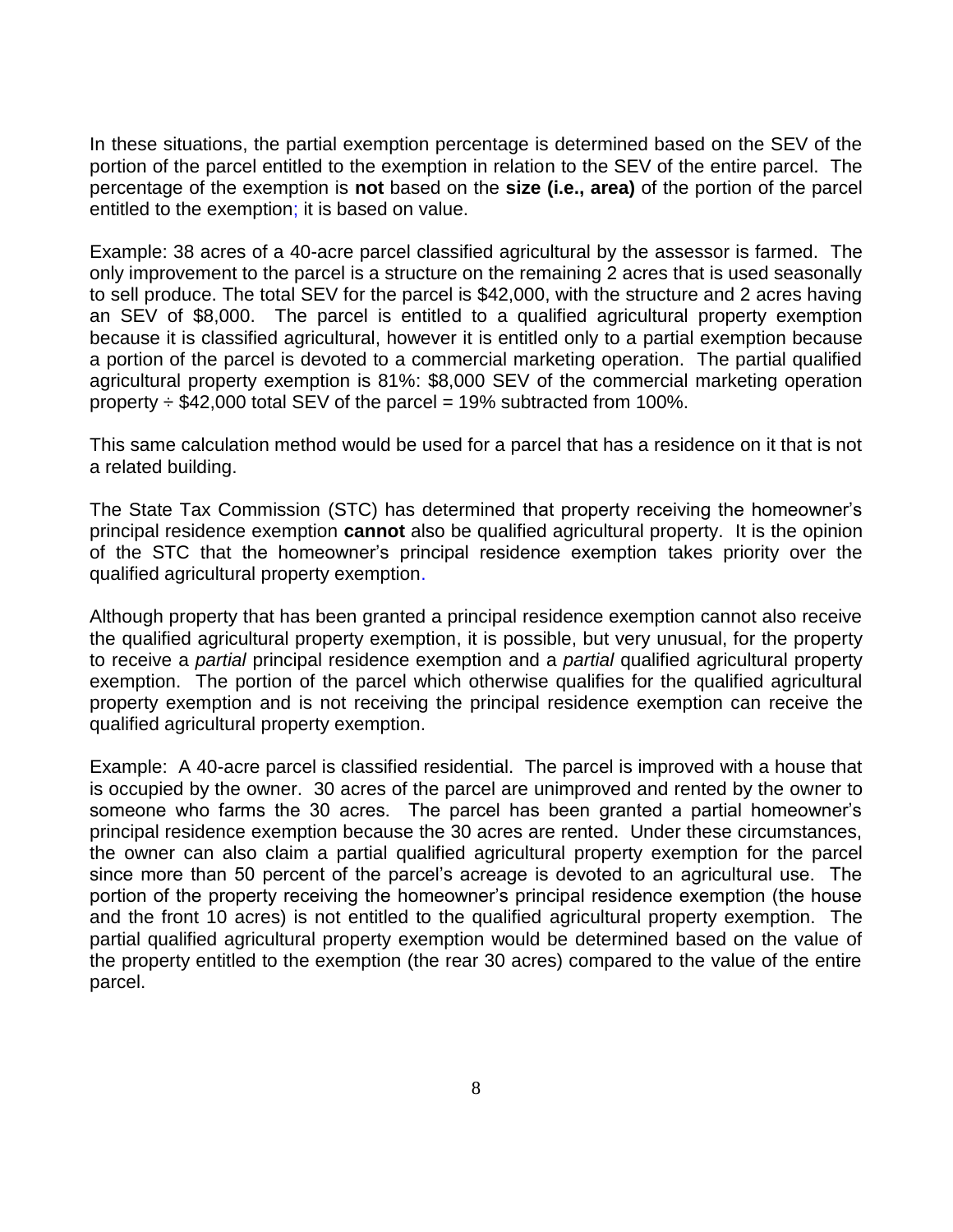The presence of a cell tower site (or an oil or gas well) on a parcel will affect the parcel's eligibility for the qualified agricultural property exemption even if the cell tower (or the oil or gas well) only occupies a small portion of the parcel. Any part of property no matter how small a portion of a parcel that is devoted to a commercial or industrial use, is **not** entitled to the qualified agricultural property exemption. If a farm parcel with a cell tower site on it (or an oil or gas well on it) otherwise qualifies for the qualified agricultural property exemption, the parcel would receive a partial qualified agricultural property exemption. The exemption would not be applied to the value of the portion of the property (including any access road, etc.) devoted to the cell tower (or the oil or gas well).

#### **Other Eligibility Considerations:**

<span id="page-9-0"></span>The fact that farmland is rented by the owner is generally not a consideration in determining a parcel's eligibility for the qualified agricultural property exemption. Additionally, the fact that the house on a parcel is rented to a farmhand is not a consideration in determining the parcel's eligibility for the exemption. Under the law, for a residence to be qualified agricultural property, the residence must be occupied by someone who is either employed in or actively involved in the agricultural use on the property and who has not claimed a homeowner's principal residence exemption on other property. A house that is rented to a farmhand is considered to be a 'related building'.

The implementation of a wildlife risk mitigation action plan does not affect the qualified agricultural property exemption. MCL 211.7dd specifically indicates that a property shall not lose its status as qualified agricultural property as a result of an owner or lessee implementing a wildlife risk mitigation action plan.

There are no specific parcel size requirements in the definition of "qualified agricultural property". Even very small parcels can be entitled to the qualified agricultural property exemption.

There are no minimum income requirements in the definition of "qualified agricultural property". Even relatively unproductive or unprofitable parcels can be entitled to the qualified agricultural property exemption.

If a parcel is not classified agricultural and a determination must be made of the percentage devoted to agricultural use, the acre-to-animal ratio may be important. The "acre-to-animal ratio" is the number of acres it takes to support 1 of that animal. For example, it may typically take 3 acres to support 1 dairy cow. The acre-to-animal ratio for dairy cows would then be 3 to 1.

Given the number and type of animals involved in a farm operation, the number of acres legitimately needed to support those animals can be determined using acre-to-animal ratio(s). This will allow an accurate determination of the area truly devoted to an agricultural use. The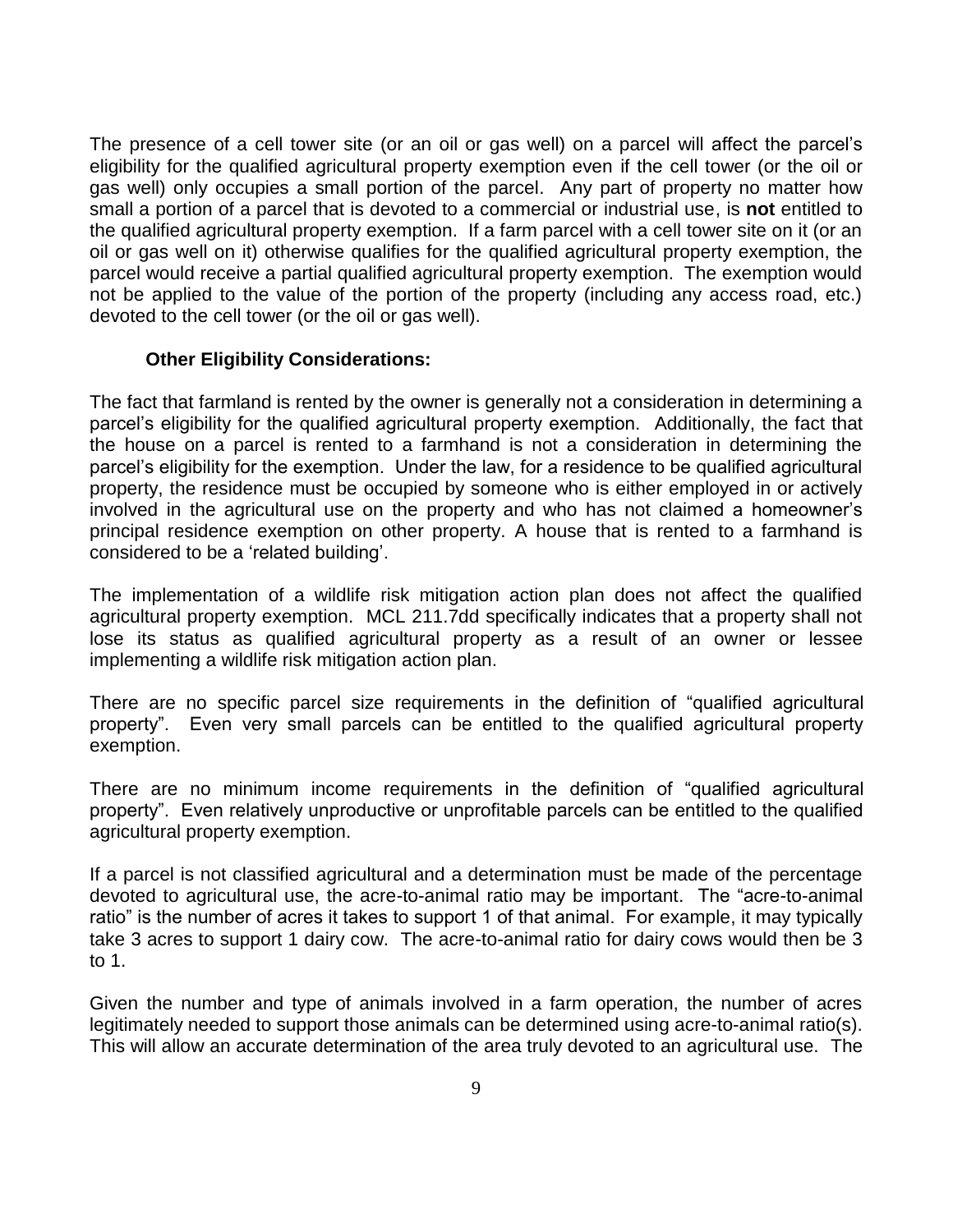area of a parcel, if any, that is not needed to support the number of animals on that parcel is not devoted to an agricultural use, even if the excess area is fenced as pasture land (assuming the excess area is not devoted to another agricultural use as defined by law).

**Example:** An 80-acre parcel is classified residential and is unimproved, with the exception of fencing for pastures and all 80 acres are fenced. Over the last several years, the owner of the property has maintained a herd of 5 dairy cows on the property, with no other animals and no other agricultural use on the property. If the standard acre-to-animal ratio for dairy cattle is 3 acres to every 1 cow, this parcel is not entitled to the qualified agricultural property exemption because it is not classified agricultural and more than half the parcel's acreage is not devoted to an agricultural use. In this case, only 15 of the 80 acres are needed to support the herd of dairy cattle (3 acres needed to support each dairy cow  $x$  5 dairy cows = 15 acres needed to support the dairy herd). Since more than 40 acres of the parcel must be devoted to an agricultural use to be qualified agricultural property the parcel is not entitled to the qualified agricultural property exemption.

There is no rule of thumb standard for the proper acre to animal ratio that can be applied to all types of animals. Reasonable acre to animal ratios likely differ depending upon the type of animal involved, and perhaps the quality of the land involved. For example, dairy cows may have different grazing area requirements than cattle raised for beef. If the number of acres needed to support the animals on a parcel is in question, research should be done through the USDA or other organizations to establish a reasonable acre-to-animal ratio for the type(s) of animal involved and, if necessary, for the type of land involved.

A parcel's eligibility for the qualified agricultural property exemption is determined solely by the characteristics of **that** parcel. A parcel not devoted primarily to agricultural use, cannot receive the qualified agricultural property exemption even if surrounding parcels under the same ownership are devoted primarily to agricultural use or are classified agricultural.

## <span id="page-10-0"></span>**Denials and Appeals**

MCL 211.7ee(7) indicates:

If the assessor of the local tax collecting unit believes that the property for which an exemption has been granted is not qualified agricultural property, the assessor may deny or modify an existing exemption by notifying the owner in writing at the time required for providing a notice under section 24c. A taxpayer may appeal the assessor's determination to the board of review meeting under section 30. A decision of the board of review may be appealed to the residential and small claims division of the Michigan tax tribunal.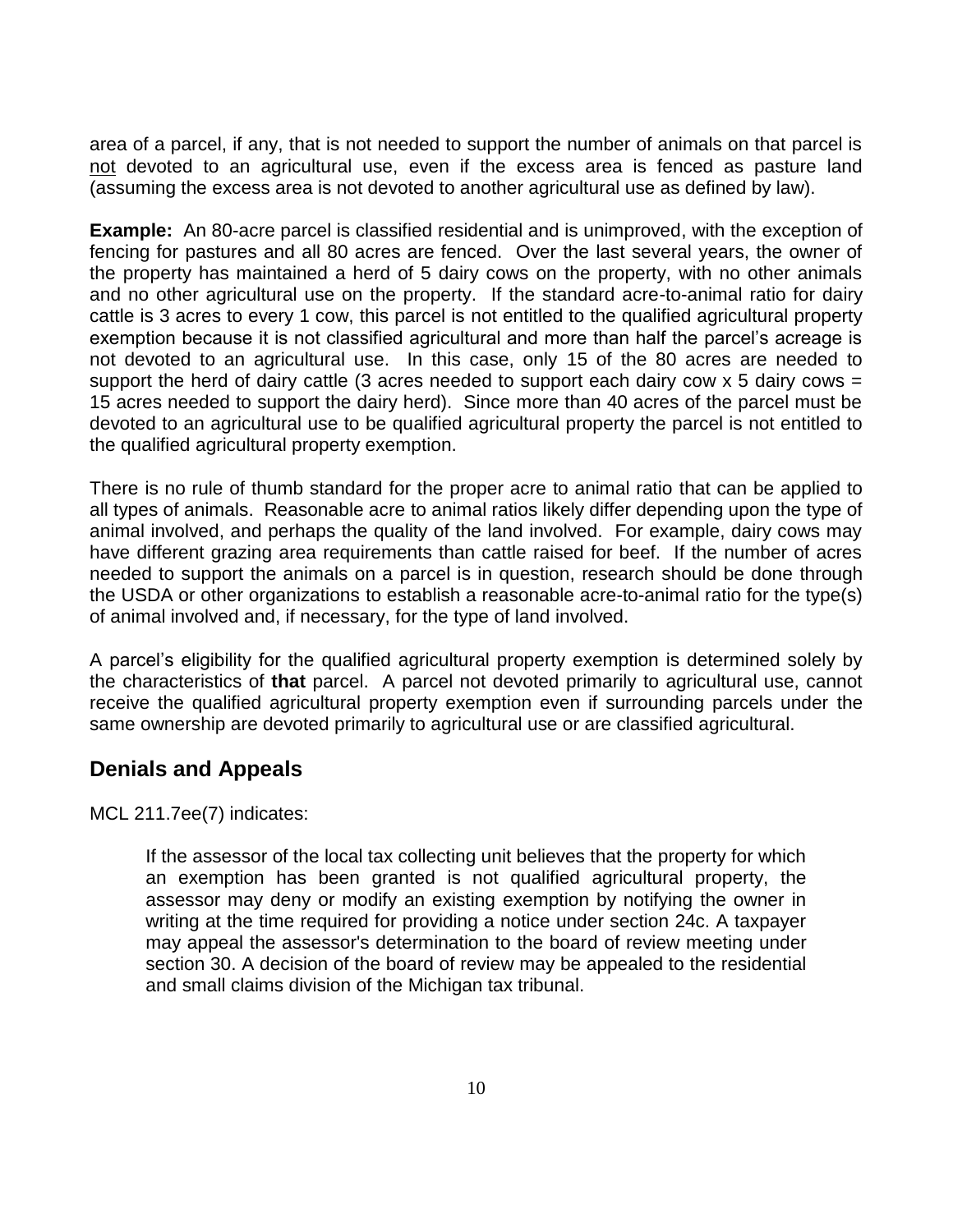Therefore, an assessor can deny the qualified agricultural property exemption for the current year only (an assessor may not deny a prior year exemption) in three specific situations:

- 1. The assessor can deny a claim for a **new** qualified agricultural property exemption. When a property owner files Form 2599 and initially claims a new qualified agricultural property exemption, the assessor must determine whether the parcel is entitled to the qualified agricultural property exemption. If it is not eligible, the assessor can deny (or partially deny) the exemption.
- 2. The assessor can deny (or partially deny) an **existing** qualified agricultural property exemption when preparing the annual assessment roll, if they believe that a parcel that received the exemption last year is no longer qualified agricultural property.
- 3. In the opinion of the State Tax Commission, an assessor can deny (or partially deny) an **existing** qualified agricultural property exemption after the close of the March Board of Review, since the status day for this exemption is May 1. For example: last year an unimproved 30-acre parcel planted in soybeans and classified residential, received a qualified agricultural property exemption. At the time the assessment roll was prepared this year, no physical change had occurred on the parcel. Shortly after the close of the March Board of Review, the property owner divides the entire parcel for residential development, site work begins, utilities are extended to the various planned lots, and survey work has begun to put in a private road. It is clear that this parcel is no longer qualified agricultural property and will not be qualified agricultural property on May 1, status day for this exemption. The assessor in this situation should deny the qualified agricultural property exemption for this parcel for the current year.

If an assessor discovers after May 1, a situation where it is clear that a parcel is incorrectly receiving the qualified agricultural property exemption, they have no authority to deny the exemption for the current year; they may only deny the exemption for the next year.

MCL 211.7ee(6) indicates:

An owner of property that is qualified agricultural property on May 1 for which an exemption was not on the tax roll may file an appeal with the July or December Board of Review in the year the exemption was claimed or the immediately succeeding year. An owner of property that is qualified agricultural property on May 1 for which an exemption was denied by the assessor in the year the affidavit was filed, may file an appeal with the July Board of Review for summer taxes or, if there is not a summer levy of school operating taxes, with the December Board of Review.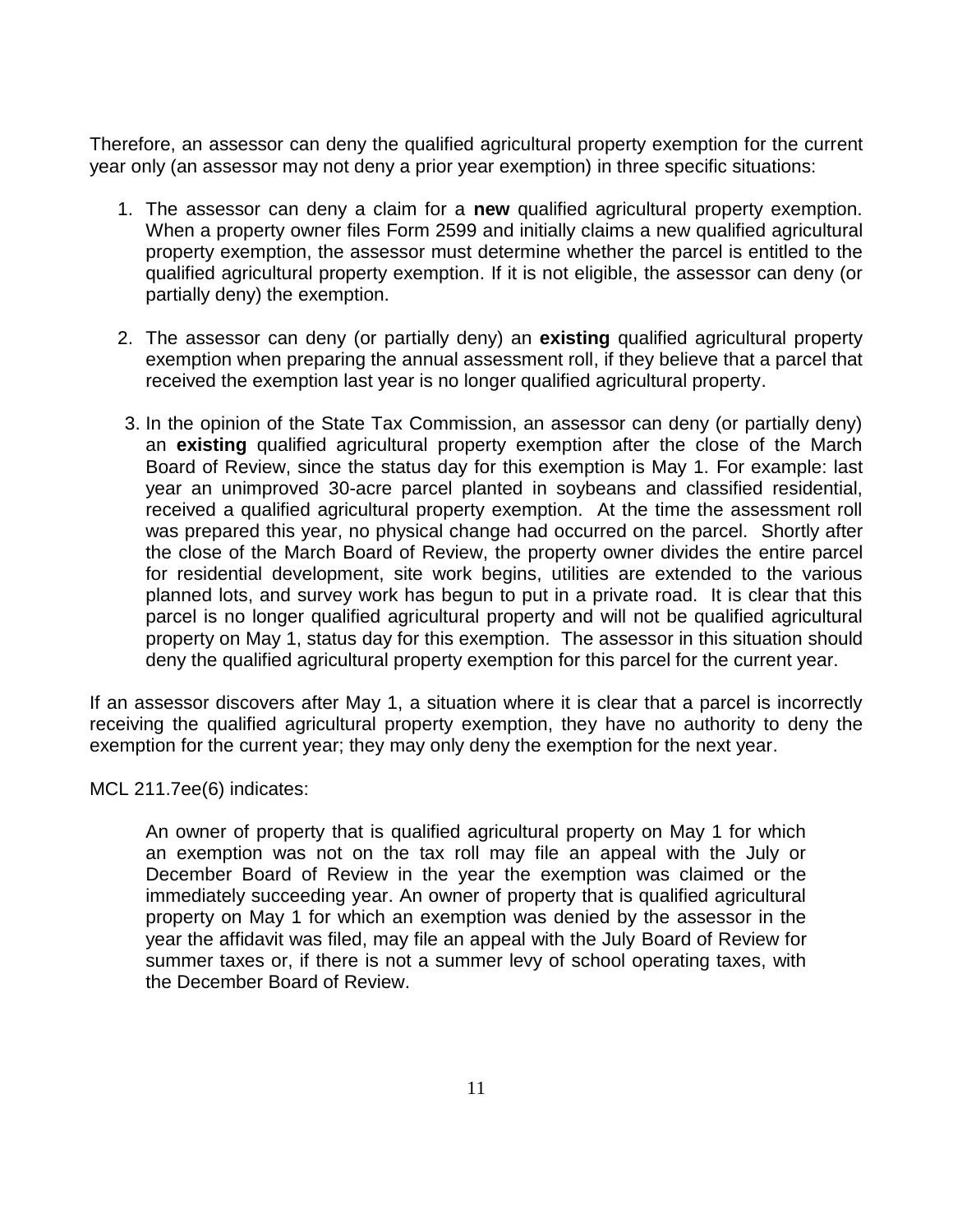The way in which the assessor denies a qualified agricultural property exemption for the current year, and the appeal rights depends on the circumstances. *Owners are always notified in writing of the denial.*

- 1. To deny a **new** claim for a qualified agricultural property exemption the State Tax Commission recommends the assessor deny the exemption by July 1 of the current year and that the owner be notified immediately in writing of the denial, the reason for the denial, and the owner's rights of appeal to the July or December Board of Review. This denial and notification procedure also applies to a partial denial. Appeal of the July or December Board determination is to the Michigan Tax Tribunal within 35 days of the Board of Review action.
- 2. To deny an **existing** qualified agricultural property exemption when preparing the annual assessment roll, the assessor eliminates the exemption from the assessment roll and notifies the property owner by mailing an assessment change notice at least 10 days before the March Board of Review. This procedure also applies to partial denial or removal. The appeal is to the March Board of Review and then to the Tax Tribunal by July 31.
- 3. To deny an **existing** qualified agricultural property exemption after the close of the March Board of Review, an assessor denies the exemption and notifies the owner immediately in writing of the denial, the reason for the denial, and the owner's rights of appeal to the July or December Board of Review. This procedure also applies to a partial denial or removal. Appeal of the July or December Board determination is to the Michigan Tax Tribunal within 35 days of the Board of Review action

An owner of property that was qualified agricultural property on May 1 for which an exemption was not on the tax roll may appeal to the July or December Board of Review. July and December boards of review have the power to grant the exemption for the current year (the year in which the appeal is made) and the immediately preceding year—provided the parcel in question otherwise qualified for the exemption for the year(s) involved.

### **Classification Appeals**

<span id="page-12-0"></span>If the March Board of Review changes a parcel's classification to agricultural, the assessor must make that change on the assessment roll. The assessor must then consider if, and to what extent, the parcel's new agricultural classification affects the parcel's eligibility for the qualified agricultural property exemption. The change may have no effect at all if the parcel was already receiving this exemption or the homeowner's principal residence exemption.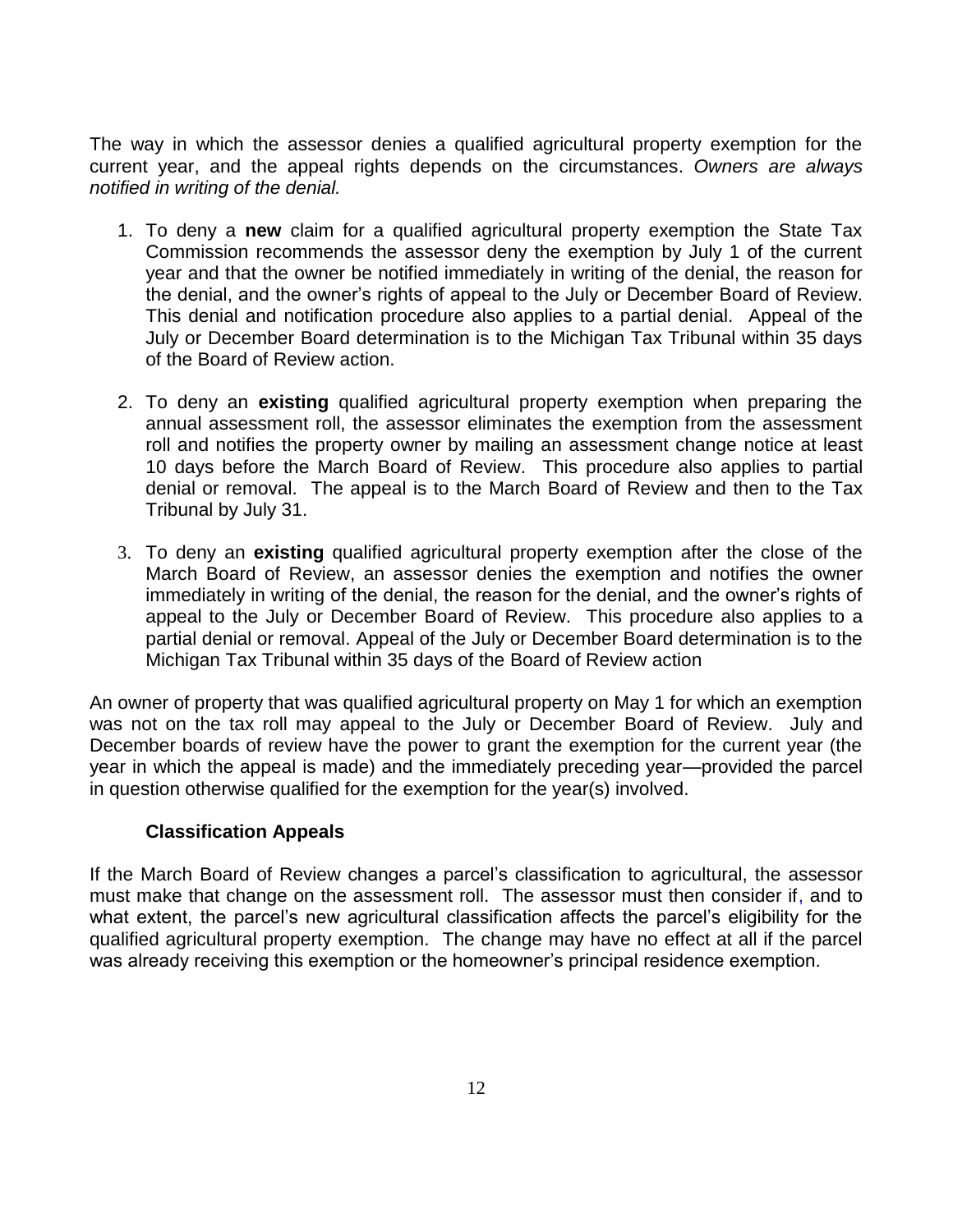In addition, the parcel may not be entitled to a 100% qualified agricultural property exemption due to a commercial or industrial use on the parcel or a residence on the parcel that is not a related building, etc. If the classification change affects the parcel's eligibility for the qualified agricultural property exemption, the assessor must change the assessment roll accordingly.

If the STC changes a parcel's classification to agricultural, the assessor must make that change on the assessment roll for the year covered by the determination. The assessor must also consider if, and to what extent, the parcel's new agricultural classification affects the parcel's eligibility for the qualified agricultural property exemption for the year covered by the Commission's determination. The change may have no effect at all if the parcel was already receiving this exemption or the homeowner's principal residence exemption.

In addition, the parcel may not be entitled to a 100% qualified agricultural property exemption due to a commercial or industrial use on the parcel or a residence on the parcel that is not a related building, etc. If the classification change affects the parcel's eligibility for the qualified agricultural property exemption, the assessor must change the assessment roll accordingly. The Treasurer must then issue a refund of any overpayment of taxes for the year covered by the determination.

If an assessor determination or an appeal of a parcel's classification results in a change of classification from agricultural to residential or commercial, etc., that change can cause the parcel to lose the qualified agricultural property exemption. Since agricultural classification makes a parcel eligible for the qualified agricultural property exemption, the change to something other than agricultural could eliminate the parcel's eligibility to receive the qualified agricultural property exemption for the year of the classification change.

**Example:** A 40-acre parcel has, 15 acres are planted in corn or soybeans with 25 acres a combination of swamp and woods, are not tillable, and are not devoted to an agricultural use and often used for hunting purposes. The assessor changed the classification from agricultural to residential. The property owner appealed the classification to the March Board of Review and then on to the State Tax Commission. The Commission determined the proper classification was residential. As a result of this classification change, the parcel is not entitled to the qualified agricultural property exemption; it is not classified agricultural and is not devoted primarily to an agricultural use, only 15 of the 40 acres, or 37.5 percent, are devoted to an agricultural use*.*

### <span id="page-13-0"></span>**Withdrawals and Rescissions**

Once a parcel is granted the qualified agricultural property exemption, the exemption remains in place until the end of the year in which the property is no longer qualified agricultural property (except in withdrawal and denial situations). Ownership is **not** relevant in determining whether a parcel continues to receive the qualified agricultural property exemption.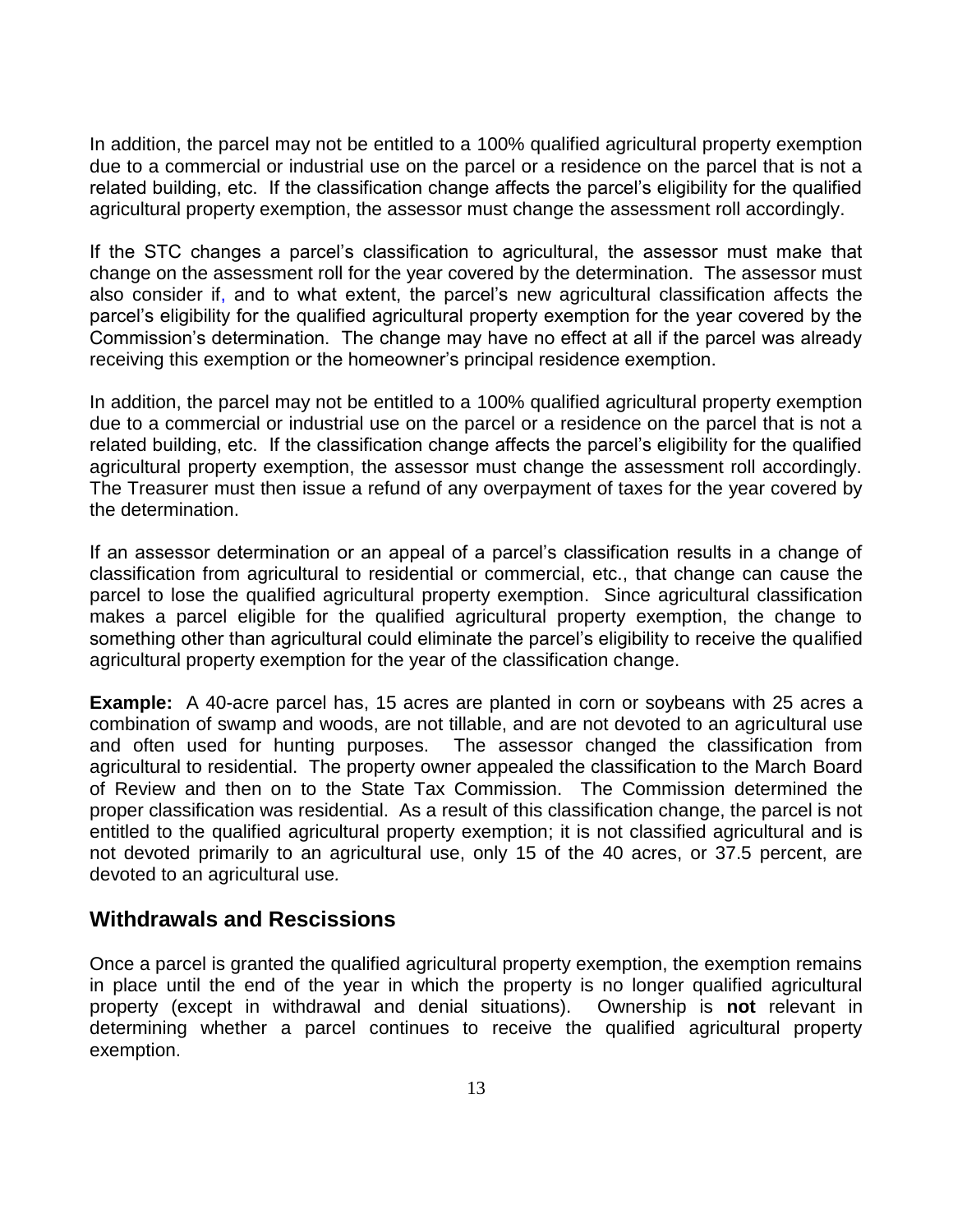A withdrawal of a qualified agricultural property exemption removes the exemption for the year(s) involved, as if the exemption had never been granted and results in additional taxes being billed for the current and/or prior years (please see Bulletin 7 of 2007 in the Appendix for more information). A rescission removes all or a portion of the qualified agricultural property exemption for the next tax year and no additional taxes are billed.

MCL 211.7ee(5) indicates that:

Not more than 90 days after all or a portion of the exempted property is no longer qualified agricultural property, the owner shall rescind the exemption for the applicable portion of the property by filing with the local tax collecting unit a rescission form prescribed by the department of treasury. An owner who fails to file a rescission as required by this subsection is subject to a penalty of \$5.00 per day for each separate failure beginning after the 90 days have elapsed, up to a maximum of \$200.00. This penalty shall be collected under 1941 PA 122, MCL 205.1 to 205.31, and shall be deposited in the state school aid fund established in section 11 of article IX of the state constitution of 1963. This penalty may be waived by the department of treasury.

Not more than 90 days after all or a portion of property is no longer qualified agricultural property, the owner must file a rescission form with the local assessor; Request to Rescind Qualified Agricultural Property Exemption Form 2743*.* 

Note: The Request to Rescind Qualified Agricultural Property Exemption Form 2743 is filed by the property owner and is different from Form 3677 the Notice of Intent to Rescind the Qualified Agricultural Property Exemption. Form 3677 is filed by the prospective purchaser of the property within 120 days prior to the sale.

MCL 211.7ee(8) indicates:

If an exemption under this section is erroneously granted, an owner may request in writing that the local tax collecting unit withdraw the exemption. If an owner requests that an exemption be withdrawn, the local assessor shall notify the owner that the exemption issued under this section has been denied based on that owner's request. If an exemption is withdrawn, the property that had been subject to that exemption shall be immediately placed on the tax roll by the local tax collecting unit if the local tax collecting unit has possession of the tax roll or by the county treasurer if the county has possession of the tax roll as though the exemption had not been granted. A corrected tax bill shall be issued for the tax year being adjusted by the local tax collecting unit if the local tax collecting unit has possession of the tax roll or by the county treasurer if the county has possession of the tax roll. If an owner requests that an exemption